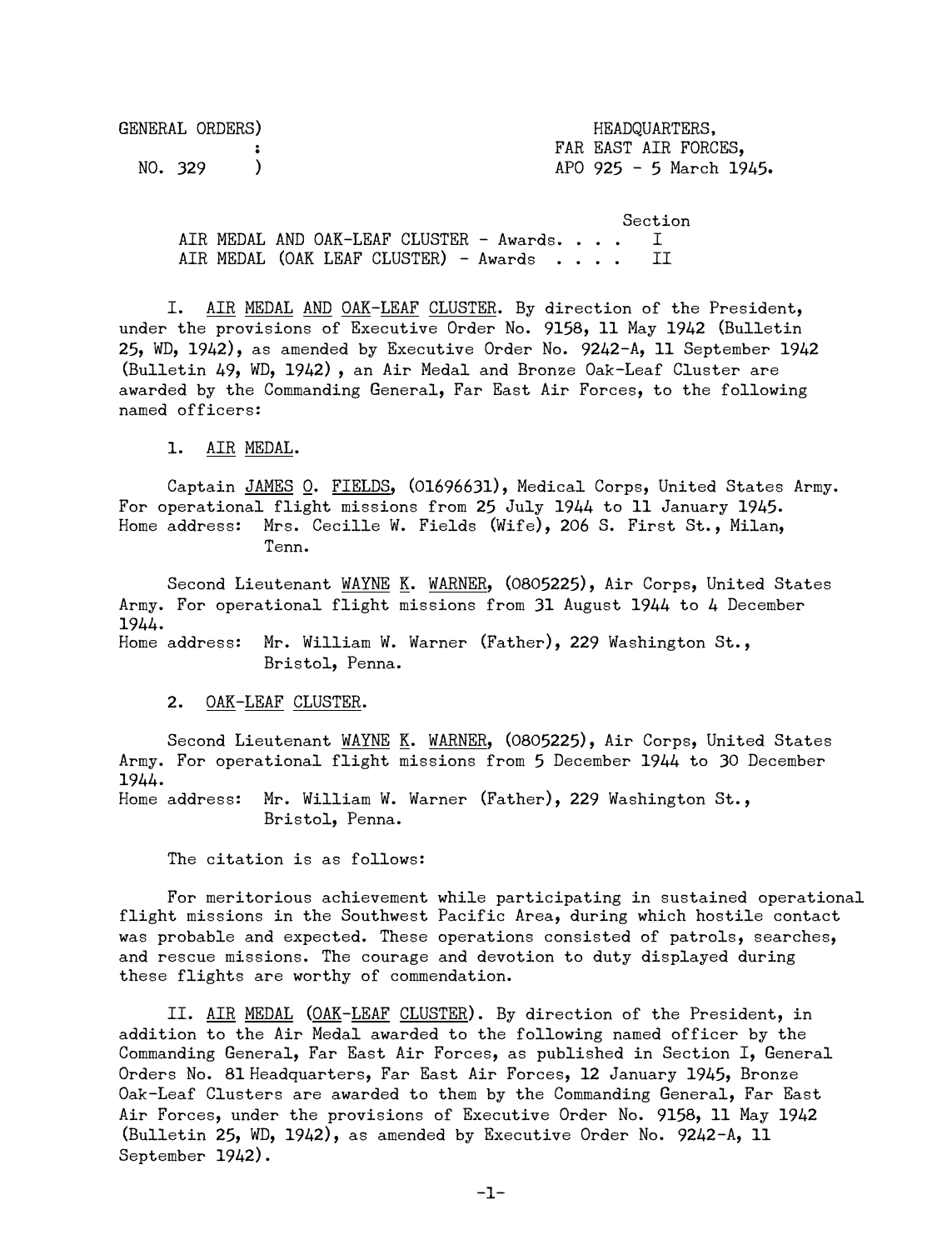GO No. 329, Hq, Far East Air Forces, 5 March 1945. (Contd.)

1. OAK-LEAF CUSTER.

 Captain LLOYD R. HUMPHREYS, (0521470), Air Corps, United States Army. For operational flight missions from 5 November 1944 to 15 January 1945. Home address: Mrs. Esther W. Humphreys (Wife), 2505 Thirteenth St., N.W. Washington, D.C.

2. SECOND OAK-LEAF CUSTER.

First Lieutenant CHARLES F. TULLY, JR., (0739871), Air Corps, United States Army. For operational flight missions from 11 November 1944 to 3 January 1945. Home address: Mrs. Clara J.D. Tully (Wife), 1018 W. First St., Grand

Island, Nebr.

3. THIRD OAK-LEAF CLUSTER.

 First Lieutenant JOHN M. BAUM, (0813833), Air Corps, United States Army. For operational flight missions from 17 November 1944 to 23 December 1944.

Home address: Mrs. Beaufort R. Baum (Wife), 303 Raymond St., Hasbrouck Heights, N.J.

 Captain CLARENCE L. SOLANDER, (0793024), Air Corps, United States Army. For operational flight missions from 21 December 1944 to 17 January 1945.

Home address: Mrs. Gladys E. Solander (Wife), Stambaugh, Mich.

4. FOURTH OAK-LEAF CLUSTER.

 First Lieutenant GEORGE A. BARNES, (0739704), Air Corps, United States Army. For operational flight missions 29 November 1944 to 12 January 1945.

Home address: Mrs. George A. Barnes (Wife), P.O. Box 781, Maricopa, Calif.

 First Lieutenant LARRY E. BORMANN, (0753187), Air Corps, United States Army. For operational flight missions from 6 November 1944 to 3 December 1944. Home address: Mr. Louis Bormann (Father), 1315 Kay St., Brenham, Tex.

Second Lieutenant CHARLES E. CARVER, JR., (0814246), Air Corps, United States Army. For operational flight missions from 12 November 1944 to 6 January 1945.

Home address: Mrs. Etta L. Carver (Mother), Burlington Trust Co., Burlington, Vt.

First Lieutenant JOHN R. DICKINSON, (0753199), Air Corps, United States Army. For operational flight missions from 20 November 1944 to 25 January 1945. Home address: Mrs. Guenevere S. Dickinson (Mother), 1221 S. High St, Denver, Colo.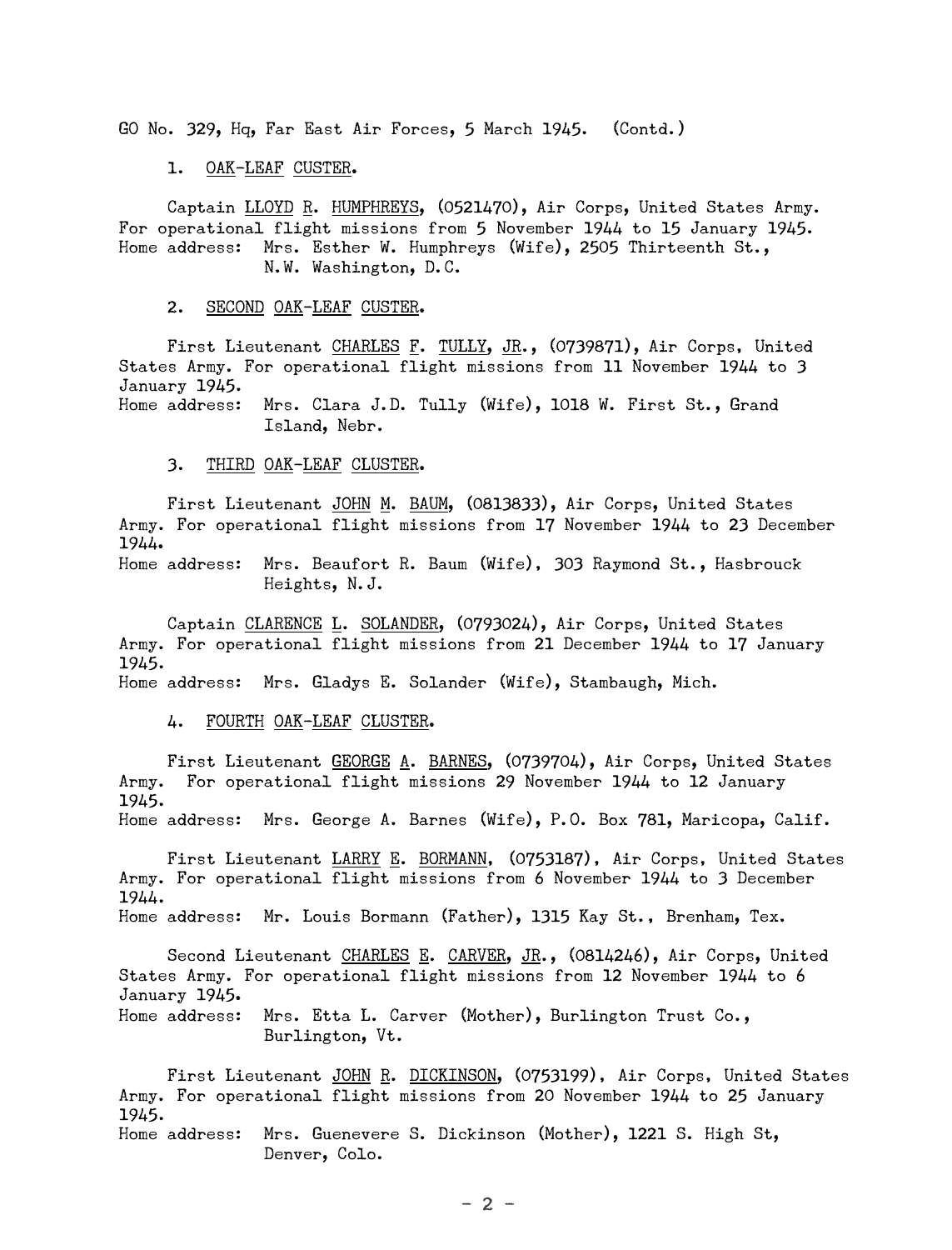GO No. 329, Hq, Far East Air Forces, 5 March 1945. (Contd.)

 First Lieutenant DONALD J. DIXON, (0753201), Air Corps, United States Army. For operational flight missions from 5 November 1944 to 25 December 1944.

Home address: Mr. Joseph S. Dixon (Father), Box 75, Polo, Mo.

 First Lieutenant HENRY H. PENNINGTON, (0753300), Air Corps, United States Army. For operational flight missions from 31 November 1944 to 12 January 1945.

Home address: Mrs. Javena K. Pennington (Wife), Pleasant View, Tenn.

First Lieutenant HARRY C. REMINGTON, JR., (0753245), Air Corps, United States Army. For operational flight missions from 2 November 1944 to 22 November 1944. Home address: Mrs. Harry Remington, Jr. (Wife), 2507 Avenue B., Wichita

Falls, Tex.

First Lieutenant HARRY I. SCHULMAN, (0793294), Air Corps, United States Army. For operational flight missions 22 November 1944 to 14 December 1944.

Home address: Mrs. Minnie Schulman (Mother), 828 Wooster St., Los Angeles, Calif.

Second Lieutenant WILLIAM F. WEISBRUCH, (0812342), Air Corps, United States Army. For operational flight missions from 22 November 1944 to 15 December 1944.

Home address: Mr. Peter J. Weisbruch (Father), 224 N. Orange St., Peoria, Ill.

 First Lieutenant JARVIS T. YAGLA,(0739881), Air Corps, United States Army. For operational flight missions from 6 December 1944 to 31 December 1944.

Home address: Mrs. Evelyn K. Yagla (Wife), 222 Randall St., Waterloo, Iowa.

5. FIFTH OAK-LEAF CLUSTER.

Second Lieutenant CHARLES E. CARVER, JR., (0814246), Air Corps, United States Army. For operational flight missions from 7 January 1945 to 4 February 1945.

Home address: Mrs. Etta L. Carver (Mother), Burlington Trust Co., Burlington, Vt.

First Lieutenant WILLIAM C. HOLBROOK, (0753217), Air Corps, United States Army. For operational flight missions from 3 November 1944 to 31 December 1944. Home address: Mrs. Sophie R. Holbrook (Wife), 808 E. Buchtel, Akron, Ohio.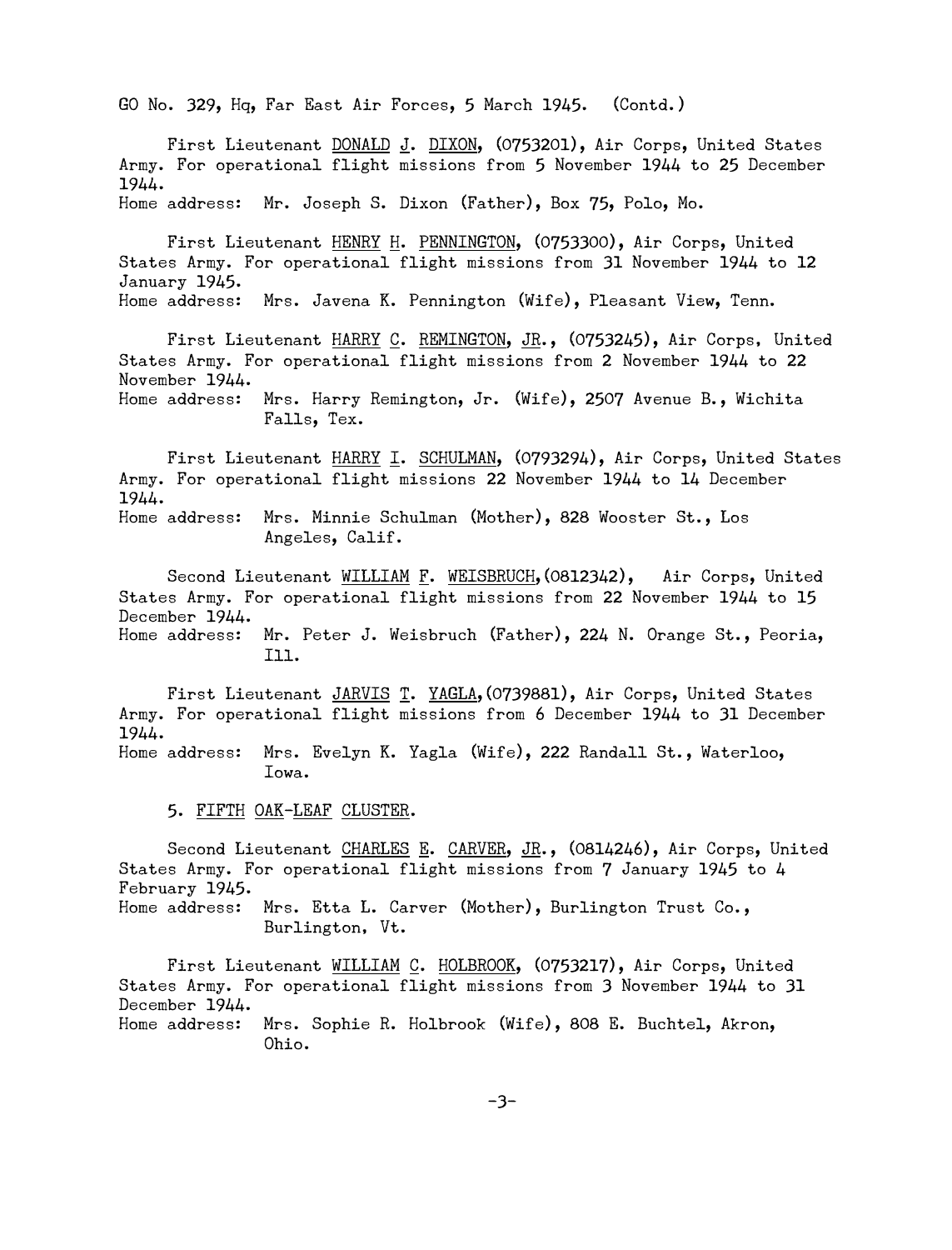GO No.329, Hq, Far East Air Forces, 5 March 1945. (Contd.)

 First Lieutenant JOHN L. HOTZ, (0375441), Air Corps, United States Army. For operational flight missions from 15 November 1944 to 14 December 1944.

Home address: Mrs. Margie E. Hotz (Wife), 726 W. First St., Delphos, Ohio.

## 6. SIXTH OAK-LEAF CLUSTER.

First Lieutenant JOHN L. HOTZ, (0375441), Air Corps, United States Army. For operational flight missions from 15 December 1944 to 11 February 1945. Home address: Mrs. Margie E. Hotz (Wife), 726 W. First St., Delphos, Ohio.

The citation is as follows:

 For meritorious achievement while participating in sustained operational flight missions in the Southwest Pacific Area, during which hostile contact was probable and expected. These operations consisted of patrols, searches, and rescue missions. The courage and devotion to duty displayed during these flights are worthy of commendation.

 By direction of the President, in addition to the Air Medal awarded to the following named officers by the Commanding General, Far East Air Forces, as published in Section I, General Orders No. 163 Headquarters, Far East Air Forces, 28 January 1945, Bronze Oak-Leaf Clusters are awarded to them by the Commanding General, Far East Air Forces, under the provisions of Executive Order No. 9158, 11 May 1942 (Bulletin 25, WD, 1942), as amended by Executive Order No. 9242-A, 11 September 1942 (Bulletin 49, WD, 1942).

1. OAK-LEAF CLUSTER.

 Second Lieutenant WARNER A. BRITTON, (0834363), Air Corps, United States Army. For operational flight missions 20 November 1944 to 6 January 1945. Home address: Mrs. Corah H. Britton (Mother), 215 W. Third St., Liberal, Kans.

Second Lieutenant <u>WILLIAM V</u>. KISSEL, (0828707), Air Corps, United States Army. For operational flight missions from 15 October 1944 to 12 November 1944.

Home address: Mrs. Helen Kissel (Mother), 29 Dickinson St., Binghamton, N.Y.

Second Lieutenant ARCHIE A. YELVINGTON, JR., (0820182), Air Corps, United States Army. For operational flight missions from 16 November 1944 to 6 January 1945. Home address: Mrs. Rochelle Crosthwait (Mother), 130 S. Oleander Ave., Daytona Beach, Fla.